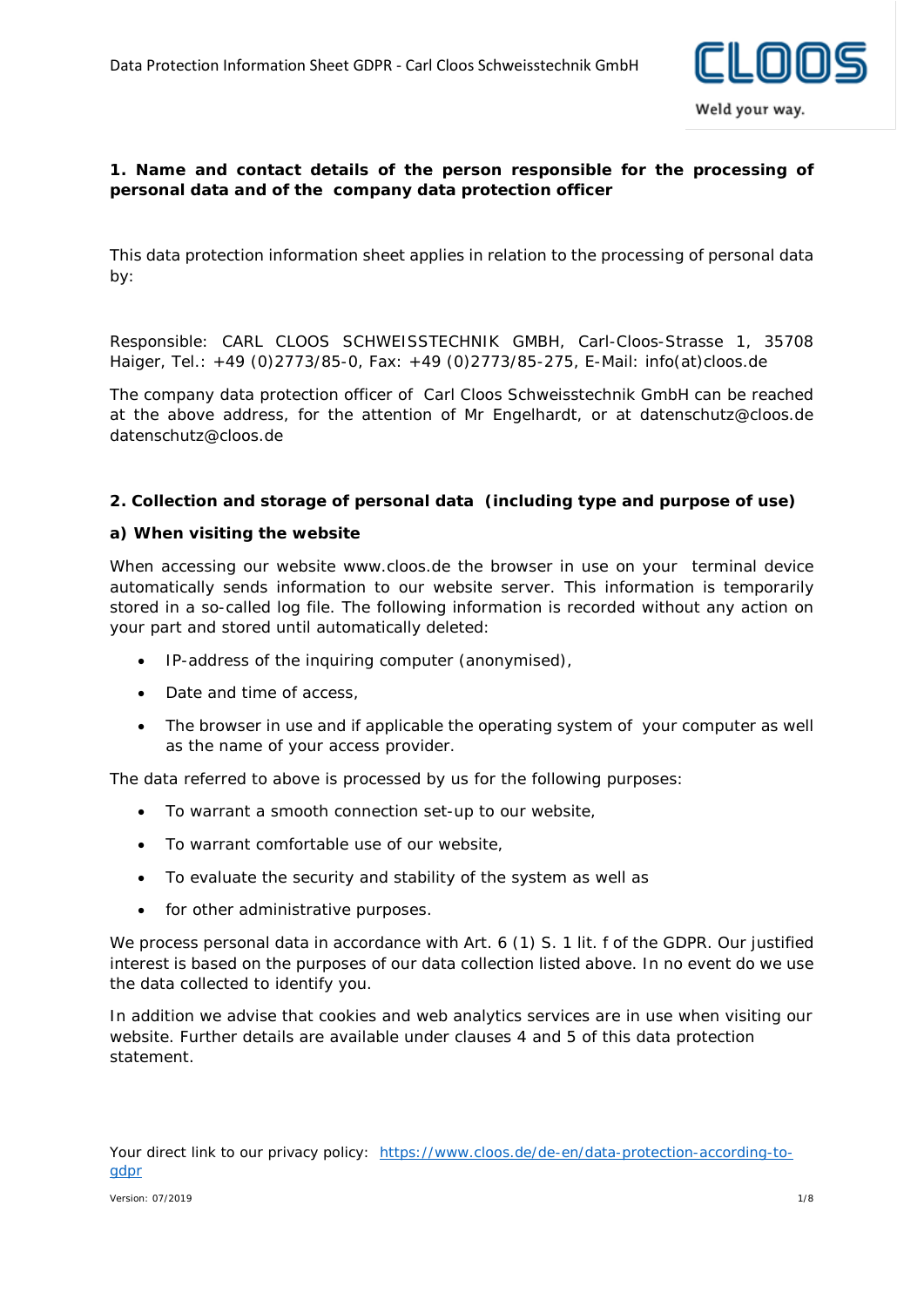

### **b) Duration of the data retention period**

Your personal data is only processed and stored for such period as is necessary in order to fulfil pre-contractual measures and contractual and statutory duties.

Your personal data is deleted when it is no longer required for the purposes named above and there are no statutory storage obligations.

#### **c) When subscribing to our newsletter**

Provided you have given us your express consent in accordance with Art. 6 (1) S. 1 lit. a of the GDPR we use your email address to send you regular newsletters. The naming of an email address is sufficient to receive the newsletter.

You can unsubscribe at any time, e.g. using a link which is at the end of every newsletter. Alternatively you can notify us of your wish to unsubscribe at any time by email which should be sent to the following email address: datenschutz@cloos.de.

#### **d) Use of our online contact form**

In order to clarify questions of any kind we offer you the opportunity to contact us using the contact form on our website. We require you to state your title, first name and surname, your postal address, a telephone number and a valid email address so that we know who asked the question and in order to answer the same. Further information can be given voluntarily.

The processing of data for the purpose of establishing contact with us occurs in accordance with Art. 6 (1) S. 1 lit. a General Data Protection Regulation (DSGVO) on the basis of your consent which was given voluntarily.

Any personal data collected by us when using the contact form will be automatically deleted once your enquiry has been dealt with.

### **e) When registering on the Portal myCLOOS**

When you register for our closed member area "myCLOOS" personal data is also recorded. We require you to state the name of your company, title, first name and surname, your postal address, a telephone number and a valid email address so that we know who asked the question and in order to answer the same. Further information can be given voluntarily. The data collected during registration is only used for the purpose of using the service. The user can be provided with information by email concerning data which is relevant to the service and its registration as well as to any changes to the service or technical circumstances.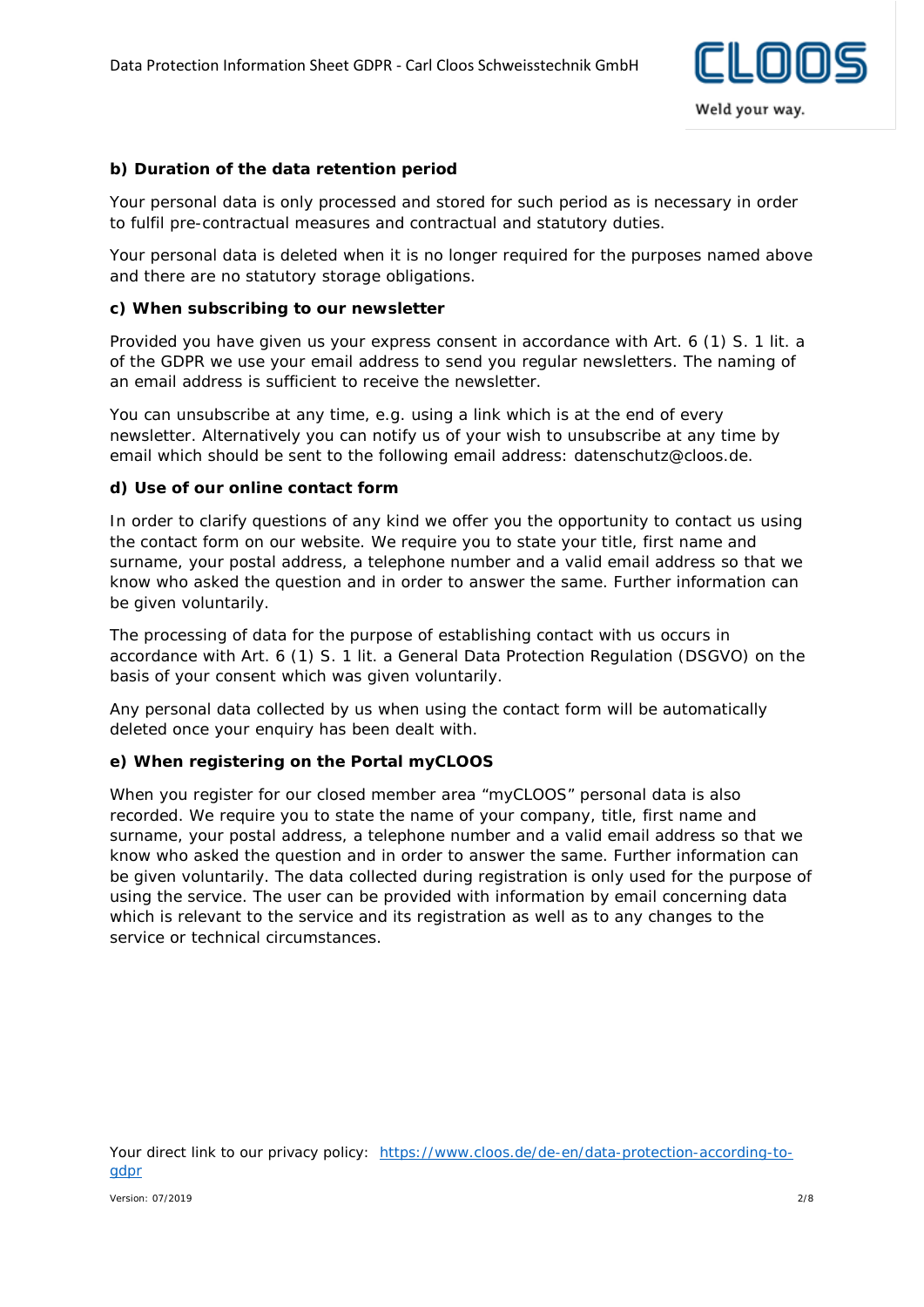

### **f) Exchange of business cards at trade fairs, events and in the field**

When you provide us with your business card at trade fairs or events, we register the contact details electronically for the purpose of sending information electronically to interested parties and customers.

### **g) Job applications**

We collect and process your personal data for processing your application for a current job vacancy or as unsolicited application. We process personal data in accordance with Art. 6 (1) S. 1 lit. b - f GDPR and § 26 para 8 BDSG.

Our justified interest is based on the purposes of an application procedure.

We process your data during the application process and for a period of another six months after its completion. At the end of the six months, we will delete your data. This shall not apply if deletion is not permitted by legal provisions, if a longer storage is necessary as evidence if you explicitly permitted the longer storage.

Your data is only forwarded to the relevant internal positions and departments of Cloos which are in charge for the concrete application process. Your application data is not otherwise used or disclosed to third parties.

Please contact us if you wish an encrypted transmission of your application.

If it is not possible to offer you a vacancy at present but if, based on your profile, we gain the impression that your application could also be interesting for future vacancies, we will store your personal application data for 12 months provided that you explicitly agree to such a storage and use.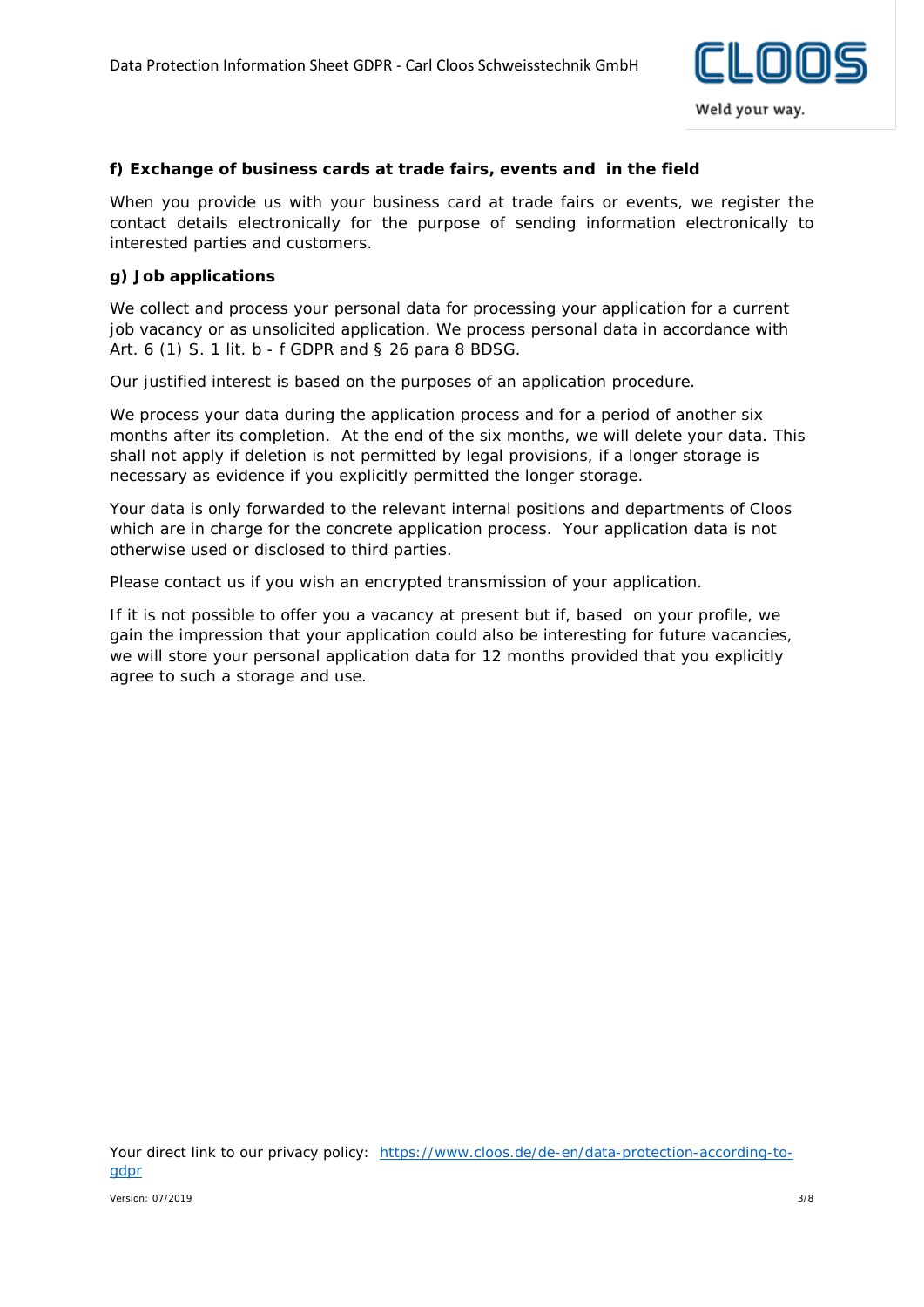

### **3. Disclosure of data**

We do not transmit your personal data to third parties other than in the following circumstances.

We only disclose your personal data to third parties when:

- You have expressly consented thereto in accordance with Art. 6 (1) S. 1 lit. a GDPR
- In accordance with Art. 6 (1) S. 1 lit. f GDPR disclosure is necessary to assert, exercise or defend legal rights and there is no reason to believe that you have an overriding interest warranting protection against disclosure of your data,
- There is an obligation by law to disclose the data in accordance with Art. 6 (1) S. 1 lit. c GDPR as well as
- Disclosure is permitted by law and in accordance with Art. 6 Abs. 1 S. 1 lit. b General Data Protection Regulation (DSGVO) is necessary to execute the contract or to implement pre-contractual measures.

### **4. Cookies**

We use cookies on our website. Cookies are small files which are automatically generated by your browser and which are stored on your terminal device (e.g. laptop, tablet, smartphone) when visiting our website. Cookies do not cause any damage to your terminal device. They do not contain viruses, Trojans or any other malicious software.

The cookie stores information which is produced in conjunction with the terminal device in use. This does not mean that we can identify you as a result.

On the one hand the use of cookies helps us to make the use of our website more comfortable for you. We use so-called session cookies, in order to ascertain whether you have previously visited our website. These are automatically deleted after you have left the website.

In addition we also use temporary cookies in order to optimise the ease of use of our website, which are stored on your terminal device for a certain period of time. If you revisit our website in order to make use of our services again, it will automatically be detected that you have already visited our site and which entries and settings you have made so that you need not re-enter the same.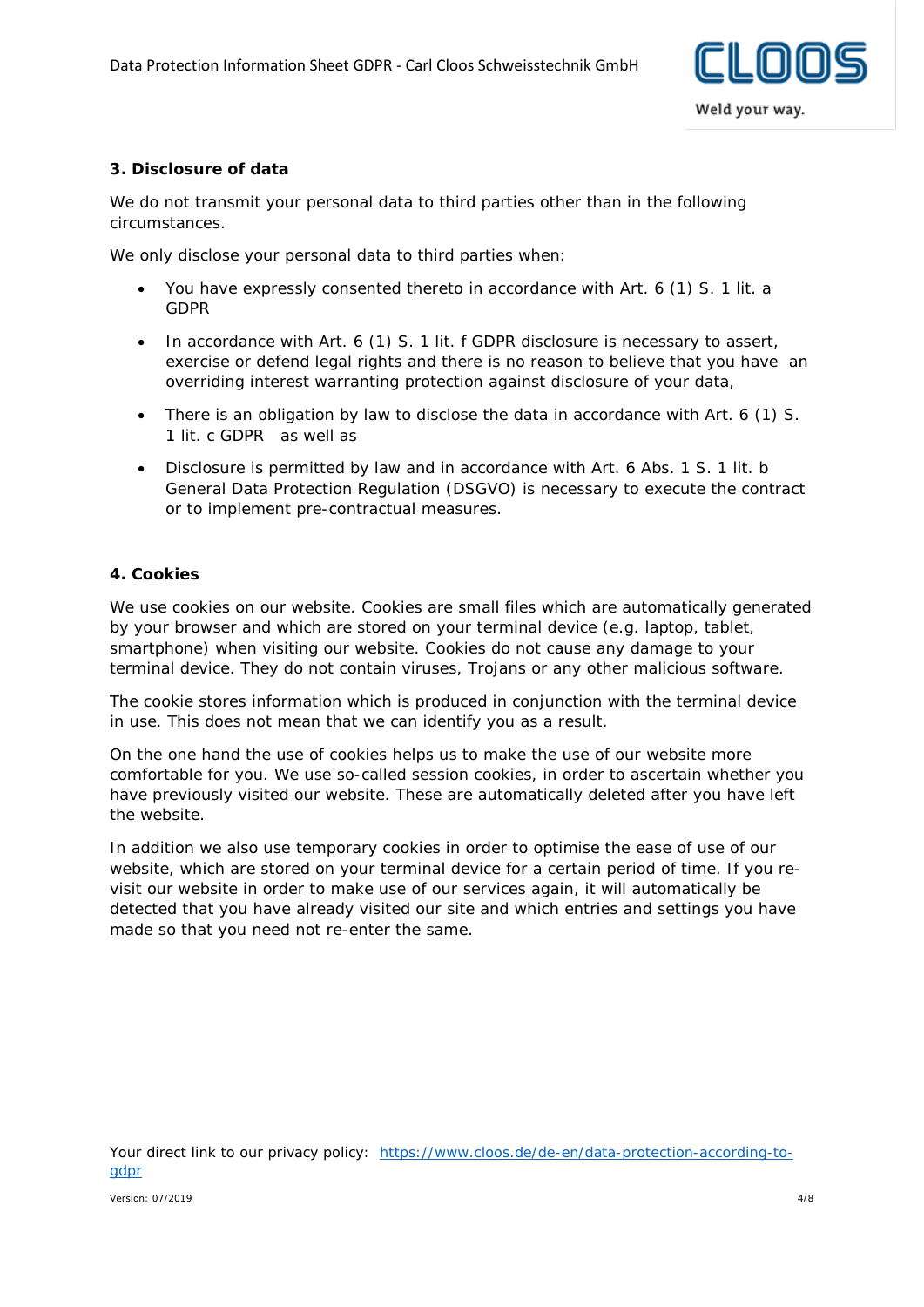

On the other hand we use cookies in order to statistically record the use of our website and evaluate the same for the purpose of optimising our service to you (see clause 5). In the event of a repeated visit to our website, these cookies allow us to detect automatically that you have already visited us. These cookies will be deleted automatically after a defined period of time.

The data processed by the cookies for the purposes set out aforesaid are necessary to preserve our legitimate interests and those of third parties in accordance with Art. 6 (1) S. 1 lit. f General Data Protection Regulation (DSGVO).

Most browsers accept cookies automatically. You can configure your browser so that no cookies are automatically stored on your computer or that a notice appears before a cookie is created. In the event that cookies are fully deactivated you may not be able to use fully all functions offered by our website.

### **5. Analytical Tools**

### **a) Tracking Tools**

The following tracking measures are implemented by us in accordance with Art. 6 Abs. 1 S. 1 lit. f GDPR. Such tracking measures are implemented in order to ensure that our website is in conformity with the requirements of its users and is continually optimised. We also implement tracking measures to statistically record the use of our website and to evaluate the same for the purpose of improving our service. These are justified interests within the meaning of the statutory provision referred to aforesaid.

The data processing purpose and data categories can be taken from the respective tracking tool.

### **Google Analytics**

Google Analytics is a web analysis service offered by Google Inc. (1600 Amphitheatre Parkway, Mountain View, CA 94043, USA; hereinafter "Google"). When in use the service creates pseudonymised user profiles and uses cookies (see clause 4). The information created by the cookie as regards your use of the website including

- Browser type/version,
- The operating system in use,
- Referrer URL (of the website last visited),
- Host name of accessing computer (IP-Address),
- Time of the server request,

is transmitted to and stored on a Google server in the USA. This information is used to evaluate the use of the website, to compile reports on website activity and to provide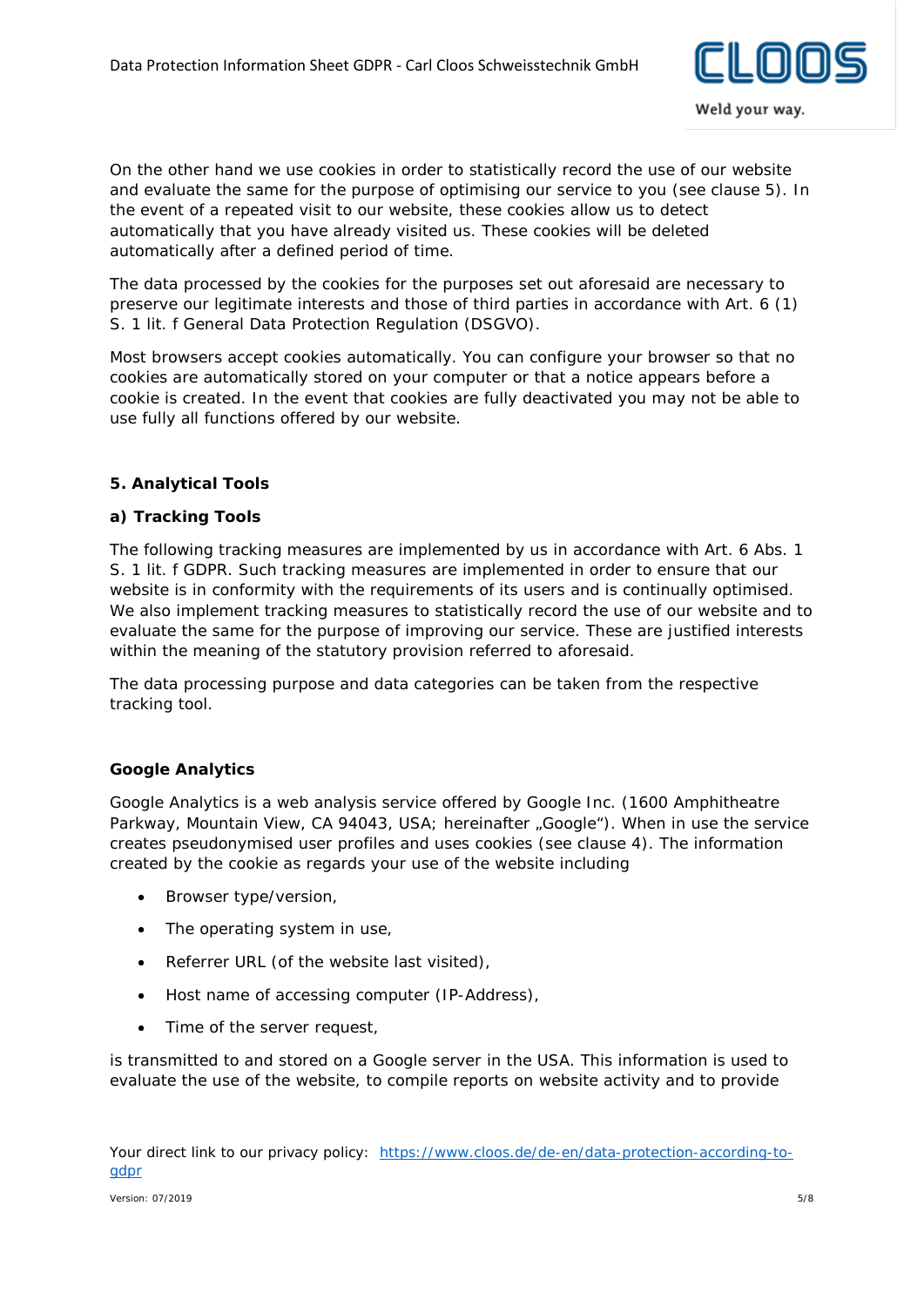

further services in conjunction with the use of website and the internet for the purpose of market research and a needs based design of the website. This information is also transmitted to third parties if statutory or if such third parties process data on instruction. In no event your IP address will be linked to other Google data. The IP addresses are anonymised so that a link is not possible (IP-masking).

You can prevent the installation of cookies through the use of a corresponding setting of your browser software; we advise however that in such case not all functions of the website can be used in their entirety.

Furthermore you can prevent the collection of the data generated by the cookie concerning your use of the website (including your IP address) as well as the processing of this data by Google by downloading and installing a browser add-on (https://tools.google.com/dlpage/gaoptout?hl=de).

By way of alternative to the browser add-on, particularly for browsers in use with mobile terminal devices, you can prevent the recording of data by Google Analytics by clicking the above link. An opt-out cookie will be placed on your device which prevents future collection of your data when visiting this website. The opt-out cookie only functions in conjunction with the browser concerned and our website and is placed on your terminal device. If you delete the cookies in your browser, you will have to replace the opt-out cookie.

Further information concerning data protection in conjunction with Google Analytics is available at the Google Analytics Helpdesk [\(https://support.google.com/analytics/answer/6004245?hl=de \)](https://support.google.com/analytics/answer/6004245?hl=de).

## **6. Use of Google Web fonts**

External fonts - Google Fonts – are used on this website. Google Fonts is a service provided by Google Inc. ("Google"). The integration of these web fonts occurs by server call, usually a call on the server of Google in the USA which transmits information to our server as to which websites you have already visited. The browser IP address of the user's terminal device used to visit the websites is also recorded by Google. Further information can be obtained from Google from the following address:

www.google.com/fonts#AboutPlace:about

www.google.com/policies/privacy/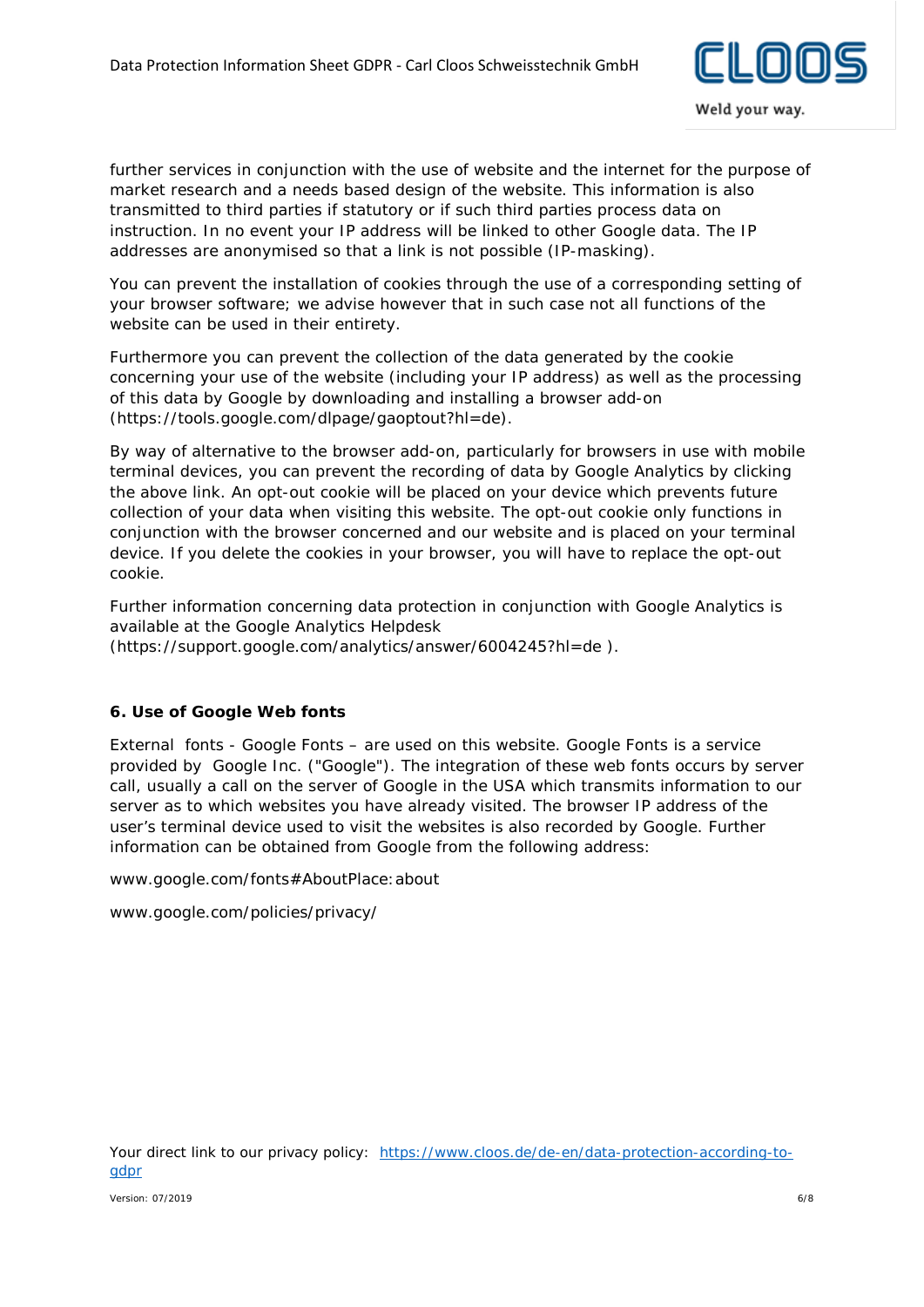

# **7. Protection Rights**

You have the right:

- in accordance with Art. 15 GDPR to obtain confirmation as to whether or not your personal data is being processed by us. In particular you have the right to obtain information concerning the purposes of the processing, the categories of the personal data concerned, the categories of recipients to whom the personal data has been or will be disclosed, the envisaged period for which the personal data will be stored. You also have the right to request rectification or erasure of your personal data or restriction of the processing of your personal data, to lodge a complaint, to obtain information as to the source of personal data not collected from us and to the existence of an automated decision-making process, including profiling, as well as meaningful information about the logic involved;
- In accordance with Art. 16 GDPR to have inaccurate or incomplete personal data concerning you rectified or completed without undue delay;
- In accordance with Art. 17 GDPR to obtain the erasure of your personal data which is stored by us except where the processing is necessary for exercising the right of freedom of expression and information, for compliance with a legal obligation or for the performance of a task carried out in the public interest or for the establishment, exercise or defence of legal claims;
- In accordance with Art. 18 GDPR to obtain the restriction of the processing of your personal data where the accuracy of the personal data is contested, the processing is unlawful and you oppose the erasure of the personal data and where we no longer need the personal data but they are required by you for the establishment, exercise or defence of legal claims or you have objected to processing pursuant to Art. 21 GDPR;
- In accordance with Art. 20 General Data Protection Regulation (GDPR) to receive your personal data which you have provided to us, in a structured, commonly used and machine-readable format or to have the data transmitted to another controller;
- In accordance with Art. 7 para 3 GDPR to withdraw your consent at any time with the result that we are no longer permitted to continue to process the data to which you previously consented and
- In accordance with Art. 77 GDPR to lodge an complaint with a supervisory authority. In general the complaint can be lodged with the supervisory authority in the place of your habitual residence, your place of work or our company's registered office.